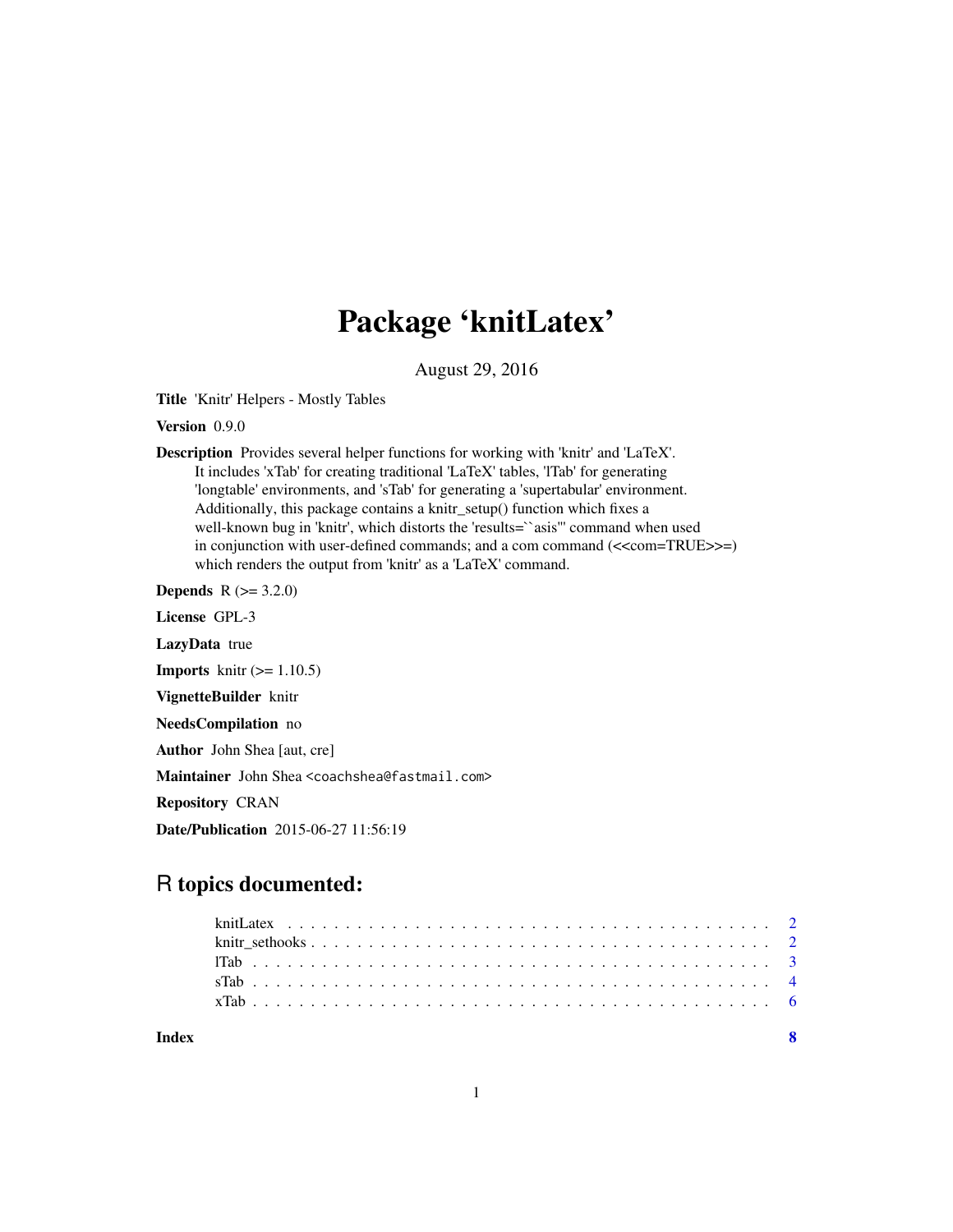<span id="page-1-0"></span>

#### **Description**

This package was inspired by the xtable package, but allows for more fine\_grained control, especially in regards to the longtable and supertabular (which is not included in xtable) environments. This package provides four functions to assist in using knitr with latex:

#### Details

- xTab: creates a basic latex table.
- lTab: creates a longtable evironment.
- sTab: creates a supertabular environment.
- knitr\_sethooks: fixes a bug in the knit\_hook chunk and provids a 'com' hook which turns knitr output into latex commands

knitr\_sethooks *sets and fixes knitr hooks*

#### Description

fixes a well-known bug in the knit\_hook 'chunk' and provides a hook entitle 'com'

#### Usage

knitr\_sethooks()

#### Details

There is a well\_known bug in the knit\_hook 'chunk' which prevents using results = 'asis' in conjunction with user-defined hooks (including com, to be discussed next). Calling this function allows user-defined hooks to be called with results = 'asis' and get the expected result. This function also provides a knitr hook called 'com', by setting 'com = TRUE' in a knitr chunk, the resulting code is converted to a latex command. For example: '«mytable, com=TRUE»=' results in a latex command entitled '\mytable', which will produce the exact output that would have appeared in the spot of the chunk

#### Examples

knitr\_sethooks()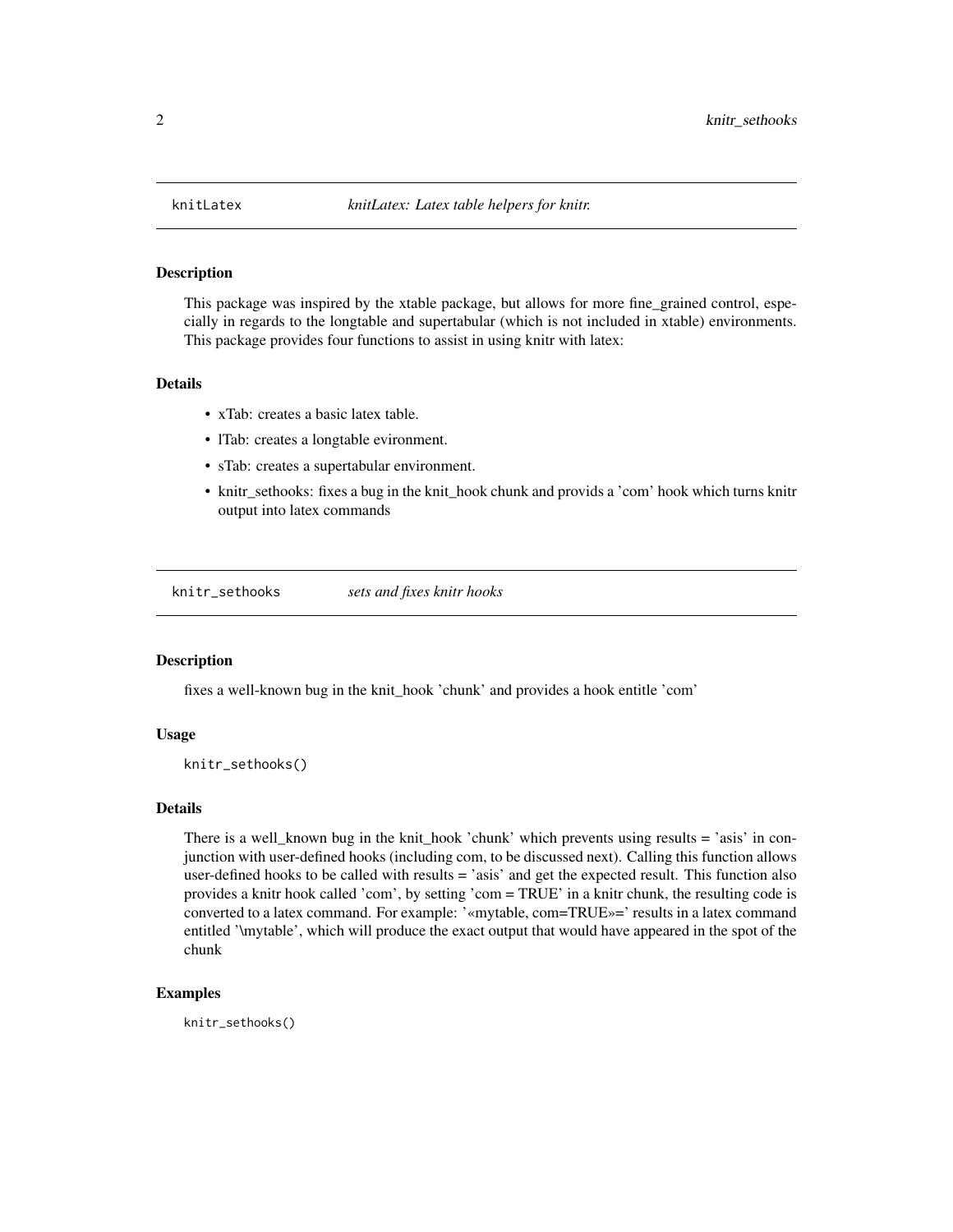#### <span id="page-2-0"></span>Description

Produces a latex longtable

#### Usage

```
lTab(x, label = NULL, caption.firsthead = NULL, caption.head = NULL,caption.foot = NULL, caption.lastfoot = NULL,
 booktabs = .op("kLat.lTab.booktabs", "kLat.booktabs", FALSE),
  toprule = .book("kLat.toprule", booktabs, "\\toprule", "\\hline"),
 bottomrule = .book("kLat.bottomrule", booktabs, "\\bottomrule",
  "\\hline"), midrule = .book("kLat.midrule", booktabs, "\\midrule",
  "\\hline"), align = .op("kLat.lTab.align", "kLat.align", "center"),
 envir = getOption("kLat.lTab.envir", "longtable"),
 colsep = .op("kLat.lTab.colsep", "kLat.colsep", ""), coldef = .coldef(x,
 colsep), rowsep = .op("kLat.lTab.rowsep", "kLat.rowsep", ""),
  rows = .op("kLat.lTab.rows", "kLat.rows", FALSE), head = .header(x, rows),
  firsthead = NULL, foot = bottomrule, lastfoot = NULL)
```
#### Arguments

| X          | a data frame or matrix to form the base of the table                                                                                                                                                                                                                                                                                                                                        |  |  |  |  |  |  |  |
|------------|---------------------------------------------------------------------------------------------------------------------------------------------------------------------------------------------------------------------------------------------------------------------------------------------------------------------------------------------------------------------------------------------|--|--|--|--|--|--|--|
| label      | set the table's label, defaults to an empty string                                                                                                                                                                                                                                                                                                                                          |  |  |  |  |  |  |  |
|            | caption.firsthead,caption.head,caption.foot,caption.lastfoot                                                                                                                                                                                                                                                                                                                                |  |  |  |  |  |  |  |
|            | paces the caption in the firsthead, head, foot, or lastfoot respectively. It is im-<br>portant not to set a caption in an otherwise NULL section (although an empty<br>string is acceptable) or strange bugs can occur. It is accaptable if the section was<br>set by default as in head and foot. Consult the longtable documentation for a<br>more detailed explanation of these options. |  |  |  |  |  |  |  |
| booktabs   | logical value, if not set will use value of kLat. (xTablsTabllTab). booktabs, if not<br>set will use value of kLat.booktabs, if not set defaults to FALSE. When TRUE<br>toprule defaults to '\toprule', midrule to '\midrule', and botrule to '\bottomrule',<br>when FALSE those values all default to '\hiline'. Has no effect when toprule,<br>midrule, and botrule are individually set. |  |  |  |  |  |  |  |
| toprule    | sets the value for the top rule, if not set will be determined by the value of<br>booktabs                                                                                                                                                                                                                                                                                                  |  |  |  |  |  |  |  |
| bottomrule | sets the value for the bottom rule, if not set will be determined by the value of<br>booktabs                                                                                                                                                                                                                                                                                               |  |  |  |  |  |  |  |
| midrule    | sets the value for the mid rule, if not set will be determined by the value of<br>booktabs                                                                                                                                                                                                                                                                                                  |  |  |  |  |  |  |  |
| align      | set the alignment of the environment, if not set will use value of kLat.(xTablsTabllTab).align,<br>if not will use value of kLat.align, if not set defaults to 'center'                                                                                                                                                                                                                     |  |  |  |  |  |  |  |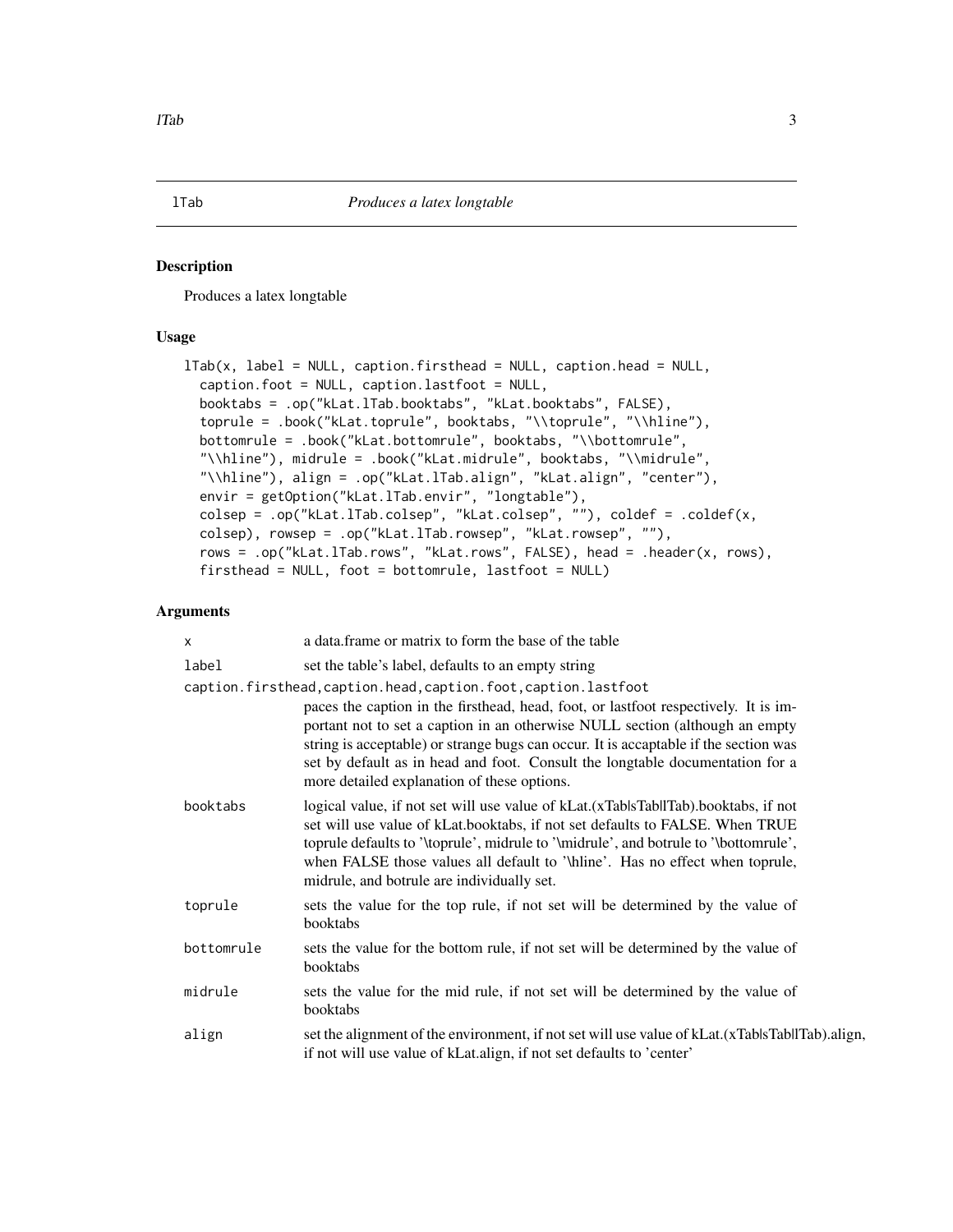<span id="page-3-0"></span>

| envir     | set the environment for the table, if not set will use the value of kLat. (xTablsTabllTab). envir,<br>if not set defaults to 'tabular', 'supertabular', and 'longtable' for xTab, sTab, and<br>lTab respectively                                                                                          |
|-----------|-----------------------------------------------------------------------------------------------------------------------------------------------------------------------------------------------------------------------------------------------------------------------------------------------------------|
| colsep    | separator to be used between columns (i.e. 'I'), if not set will use the value of<br>kLat.(xTablsTabllTab).colsep, if not set will use the value of kLat.colsep, if not<br>set defaults to an empty string. If coldef is set this value is ignored and the<br>separators must be specificed in the coldef |
| coldef    | sets column definition i.e. \begin{tabular}{'align'}, if not set defaults to nu-<br>$meric = right, character = left$                                                                                                                                                                                     |
| rowsep    | the separaotr to be used between rows (i.e. '\hline'), if not set will use the value<br>of kLat.(xTablsTabllTab).rowsep, if not set will use the value of kLat.rowsep, if<br>not set defaults to an empty string                                                                                          |
| rows      | logical value to determine if rownames are included in table, if not set will<br>use the value of kLat.(xTablsTabllTab).rows, if not set will use the value of<br>kLat.rows, if not set defaults to FALSE, if TRUE the column name for the row-<br>names column defaults to an empty string               |
| head      | sets the value for the table header, defaults to the column names; if you set this<br>be sure to end with '\\\\'                                                                                                                                                                                          |
| firsthead | header on first page of table only; defaults to header; if you set this, you are<br>responsible for setting any \hline, \toprule, or \midrule lines                                                                                                                                                       |
| foot      | sets value of the table footer, defaults to the value of botrule                                                                                                                                                                                                                                          |
| lastfoot  | footer on last page of table only                                                                                                                                                                                                                                                                         |
| caption   | the caption for the table, unlinke xTab and sTab, there is no caption top or cap-<br>tion.bottom option in longtable                                                                                                                                                                                      |

#### Examples

lTab(mtcars)

sTab *Produces a latex supertabular environment*

#### Description

Produces a latex supertabular environment

#### Usage

```
sTab(x, label = NULL, caption.top = NULL, caption.bottom = NULL,caption.table = NULL, booktabs = .op("kLat.sTab.booktabs",
  "kLat.booktabs", FALSE), toprule = .book("kLat.toprule", booktabs,
  "\\toprule", "\\hline"), bottomrule = .book("kLat.bottomrule", booktabs,
  "\\bottomrule", "\\hline"), midrule = .book("kLat.midrule", booktabs,
  "\\midrule", "\\hline"), align = .op("kLat.sTab.align", "kLat.align",
```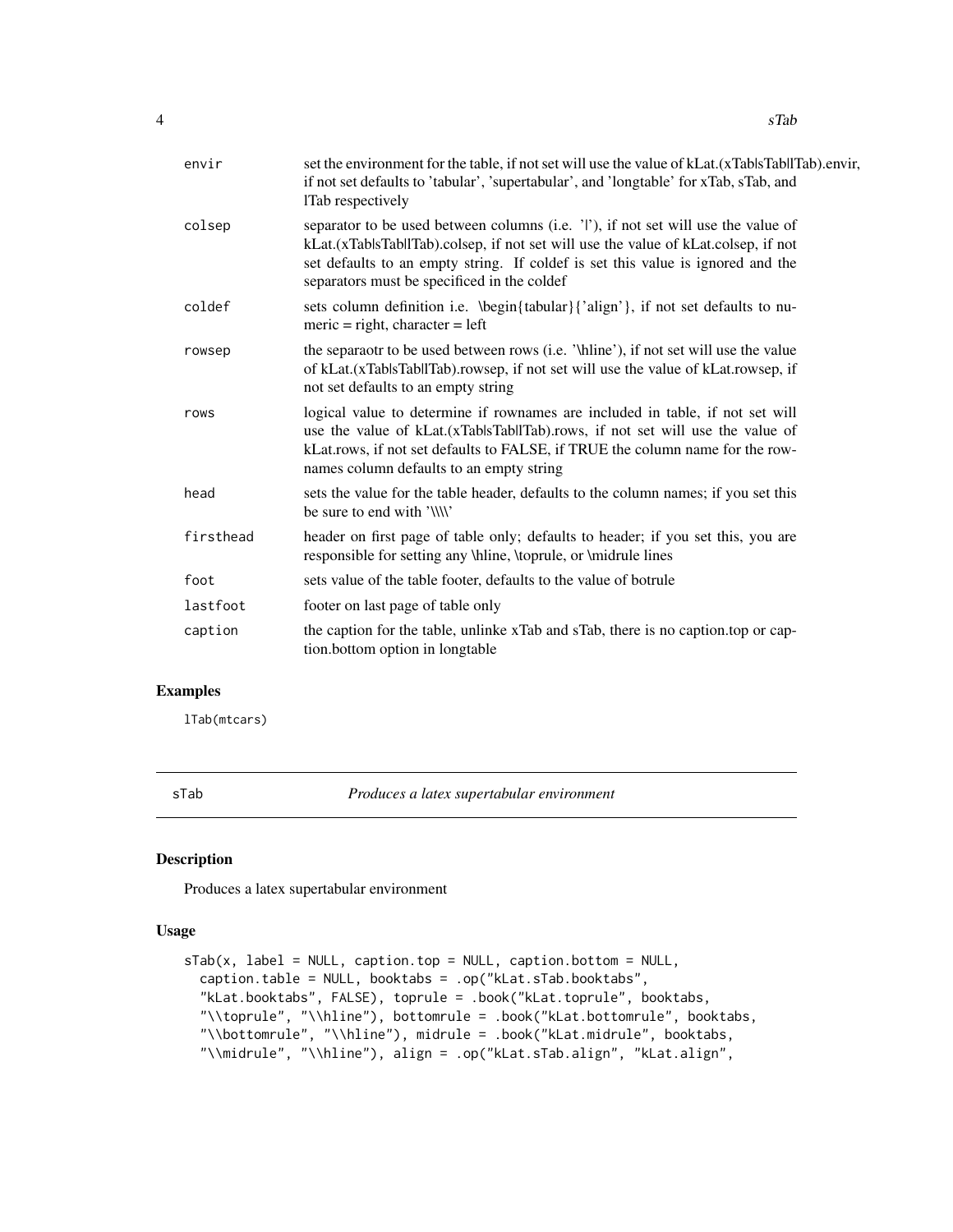```
"center"), envir = getOption("kLat.sTab.envir", "supertabular"),
colsep = .op("kLat.sTab.colsep", "kLat.colsep", ""), coldef = .coldef(x,
colsep), rowsep = .op("kLat.sTab.rowsep", "kLat.rowsep", ""),
rows = .op("kLat.sTab.rows", "kLat.rows", FALSE), firsthead = NULL,
head = .header(x, rows), tail = bottomrule, lasttail = NULL)
```
#### Arguments

| X              | a data frame or matrix to form the base of the table                                                                                                                                                                                                                                                                                                                                     |
|----------------|------------------------------------------------------------------------------------------------------------------------------------------------------------------------------------------------------------------------------------------------------------------------------------------------------------------------------------------------------------------------------------------|
| label          | set the table's label, defaults to an empty string                                                                                                                                                                                                                                                                                                                                       |
| caption.top    | sets the caption command placing it at the top of the table                                                                                                                                                                                                                                                                                                                              |
| caption.bottom | sets the caption command placing it at the bottom of the table                                                                                                                                                                                                                                                                                                                           |
| caption.table  | sets '\tablecaption' option of supertabular, which allows for a default placement<br>of the caption, see supertabular documentation for a more detailed explanation.                                                                                                                                                                                                                     |
| booktabs       | logical value, if not set will use value of kLat.(xTablsTabllTab).booktabs, if not<br>set will use value of kLat.booktabs, if not set defaults to FALSE. When TRUE<br>toprule defaults to '\toprule', midrule to '\midrule', and botrule to '\bottomrule',<br>when FALSE those values all default to '\hline'. Has no effect when toprule,<br>midrule, and botrule are individually set. |
| toprule        | sets the value for the top rule, if not set will be determined by the value of<br>booktabs                                                                                                                                                                                                                                                                                               |
| bottomrule     | sets the value for the bottom rule, if not set will be determined by the value of<br>booktabs                                                                                                                                                                                                                                                                                            |
| midrule        | sets the value for the mid rule, if not set will be determined by the value of<br>booktabs                                                                                                                                                                                                                                                                                               |
| align          | set the alignment of the environment, if not set will use value of kLat.(xTablsTabllTab).align,<br>if not will use value of kLat.align, if not set defaults to 'center'                                                                                                                                                                                                                  |
| envir          | set the environment for the table, if not set will use the value of kLat.(xTablsTabllTab).envir,<br>if not set defaults to 'tabular', 'supertabular', and 'longtable' for xTab, sTab, and<br>lTab respectively                                                                                                                                                                           |
| colsep         | separator to be used between columns (i.e. 'l'), if not set will use the value of<br>kLat.(xTablsTabllTab).colsep, if not set will use the value of kLat.colsep, if not<br>set defaults to an empty string. If coldef is set this value is ignored and the<br>separators must be specificed in the coldef                                                                                |
| coldef         | sets column definition i.e. \begin{tabular}{'align'}, if not set defaults to nu-<br>$meric = right, character = left$                                                                                                                                                                                                                                                                    |
| rowsep         | the separaotr to be used between rows (i.e. '\hline'), if not set will use the value<br>of kLat.(xTablsTabllTab).rowsep, if not set will use the value of kLat.rowsep, if<br>not set defaults to an empty string                                                                                                                                                                         |
| rows           | logical value to determine if rownames are included in table, if not set will<br>use the value of kLat.(xTablsTabllTab).rows, if not set will use the value of<br>kLat.rows, if not set defaults to FALSE, if TRUE the column name for the row-<br>names column defaults to an empty string                                                                                              |
| firsthead      | header on first page of table only                                                                                                                                                                                                                                                                                                                                                       |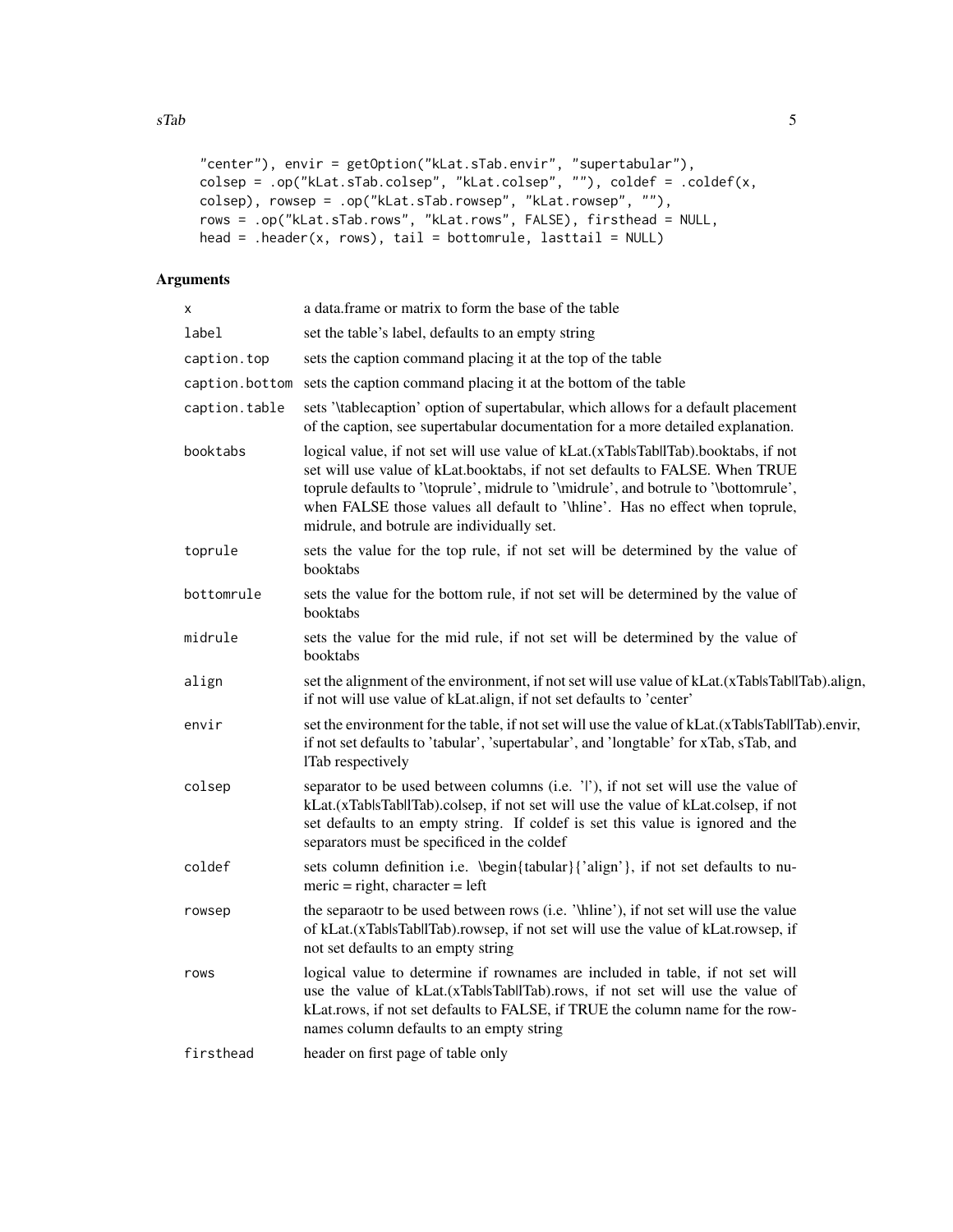<span id="page-5-0"></span>

| head     | header to appear at the top of every page of table |
|----------|----------------------------------------------------|
| tail     | footer on bottom of every page of table            |
| lasttail | footer on last page of table only                  |

#### Examples

```
sTab(mtcars)
sTab(mtcars,
 caption.top = 'my super table',
 booktabs = TRUE,
 rows = TRUE)
```
xTab *Produces a latex table*

#### Description

Produces a latex table

#### Usage

```
xTab(x, label = NULL, caption.top = NULL, caption.bottom = NULL,position = getOption("kLat.xTab.position", "ht"),
 booktabs = .op("kLat.xTab.booktabs", "kLat.booktabs", FALSE),
  toprule = .book("kLat.toprule", booktabs, "\\toprule", "\\hline"),
 bottomrule = .book("kLat.botrule", booktabs, "\\bottomrule", "\\hline"),
 midrule = .book("kLat.midrule", booktabs, "\\midrule", "\\hline"),
 align = .op("kLat.xTab.align", "kLat.align", "center"),
 envir = getOption("kLat.xTab.envir", "tabular"),
 colsep = .op("kLat.xTab.colsep", "kLat.colsep", ""), coldef = .coldef(x,
  colsep), rowsep = .op("kLat.xTab.rowsep", "kLat.rowsep", ""),
  rows = .op("kLat.xTab.rows", "kLat.rows", FALSE), head = .header(x, rows),
  foot = bottomrule)
```
#### Arguments

| $\mathsf{x}$   | a data frame or matrix to form the base of the table                                                                                                                                                                                                                                                                                                                                      |
|----------------|-------------------------------------------------------------------------------------------------------------------------------------------------------------------------------------------------------------------------------------------------------------------------------------------------------------------------------------------------------------------------------------------|
| label          | set the table's label, defaults to an empty string                                                                                                                                                                                                                                                                                                                                        |
| caption.top    | sets the caption command placing it at the top of the table                                                                                                                                                                                                                                                                                                                               |
| caption.bottom | sets the caption command placing it at the bottom of the table                                                                                                                                                                                                                                                                                                                            |
| position       | sets the position of the table i.e. \begin{table}['position'], defaults to 'ht'                                                                                                                                                                                                                                                                                                           |
| booktabs       | logical value, if not set will use value of kLat. (xTablsTabllTab). booktabs, if not<br>set will use value of kLat.booktabs, if not set defaults to FALSE. When TRUE<br>toprule defaults to '\toprule', midrule to '\midrule', and botrule to '\bottomrule',<br>when FALSE those values all default to '\hine'. Has no effect when toprule,<br>midrule, and botrule are individually set. |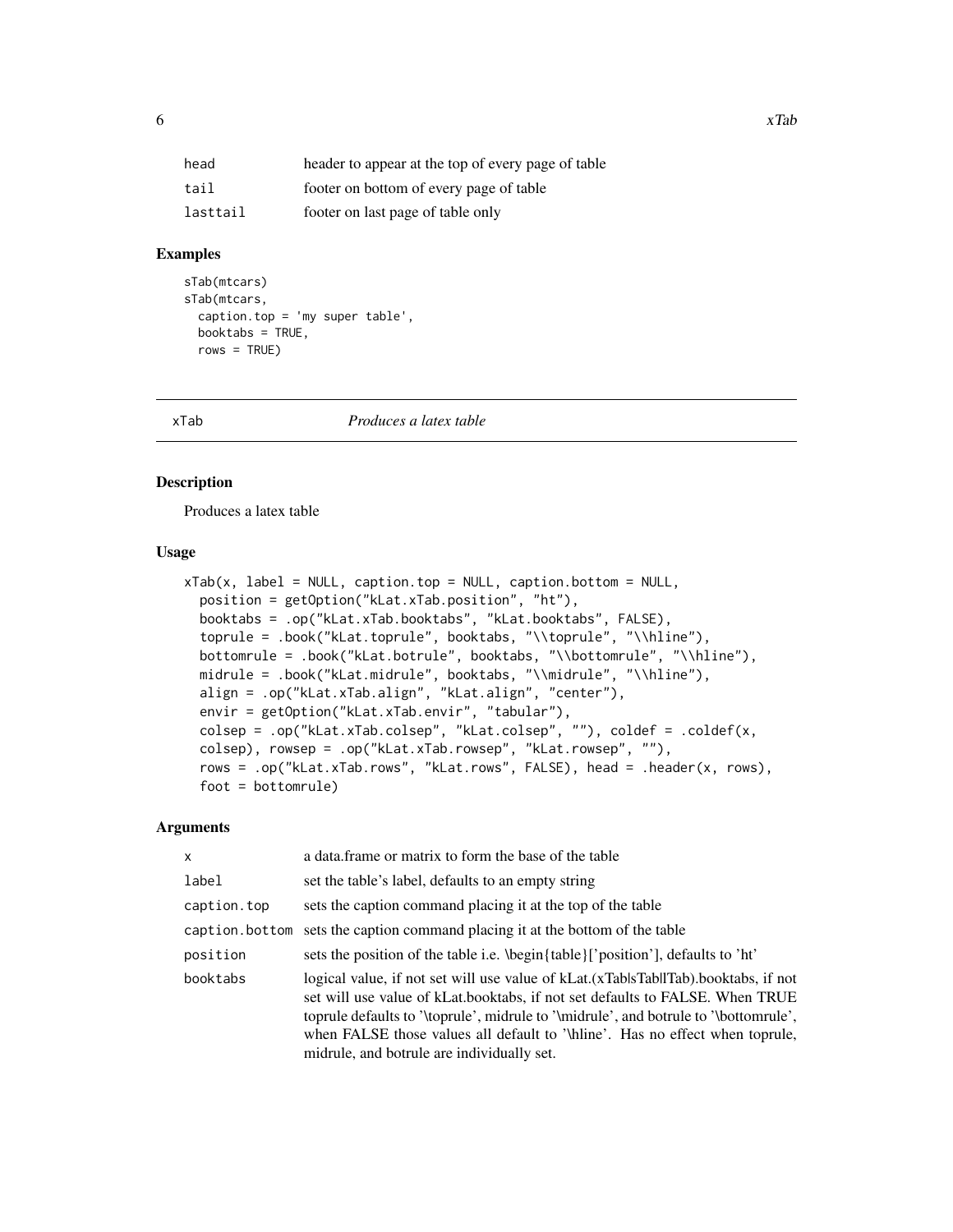| toprule    | sets the value for the top rule, if not set will be determined by the value of<br>booktabs                                                                                                                                                                                                                |
|------------|-----------------------------------------------------------------------------------------------------------------------------------------------------------------------------------------------------------------------------------------------------------------------------------------------------------|
| bottomrule | sets the value for the bottom rule, if not set will be determined by the value of<br>booktabs                                                                                                                                                                                                             |
| midrule    | sets the value for the mid rule, if not set will be determined by the value of<br>booktabs                                                                                                                                                                                                                |
| align      | set the alignment of the environment, if not set will use value of kLat.(xTablsTabllTab).align,<br>if not will use value of kLat.align, if not set defaults to 'center'                                                                                                                                   |
| envir      | set the environment for the table, if not set will use the value of kLat.(xTablsTabllTab).envir,<br>if not set defaults to 'tabular', 'supertabular', and 'longtable' for xTab, sTab, and<br>lTab respectively                                                                                            |
| colsep     | separator to be used between columns (i.e. 'l'), if not set will use the value of<br>kLat.(xTablsTabllTab).colsep, if not set will use the value of kLat.colsep, if not<br>set defaults to an empty string. If coldef is set this value is ignored and the<br>separators must be specificed in the coldef |
| coldef     | sets column definition i.e. \begin{tabular}{'align'}, if not set defaults to nu-<br>$meric = right, character = left$                                                                                                                                                                                     |
| rowsep     | the separaotr to be used between rows (i.e. '\hline'), if not set will use the value<br>of kLat.(xTablsTabllTab).rowsep, if not set will use the value of kLat.rowsep, if<br>not set defaults to an empty string                                                                                          |
| rows       | logical value to determine if rownames are included in table, if not set will<br>use the value of kLat.(xTablsTabllTab).rows, if not set will use the value of<br>kLat.rows, if not set defaults to FALSE, if TRUE the column name for the row-<br>names column defaults to an empty string               |
| head       | sets the value for the table header, defaults to the column names; if you set this<br>be sure to end with '\\\\'                                                                                                                                                                                          |
| foot       | sets value of the table footer, defaults to the value of botrule                                                                                                                                                                                                                                          |

#### Examples

```
xTab(mtcars)
xTab(mtcars, label='my table', caption.top='tab:mytable', booktabs=TRUE)
xTab(mtcars, head='col1 & col2 & \\eta\\\\')
```